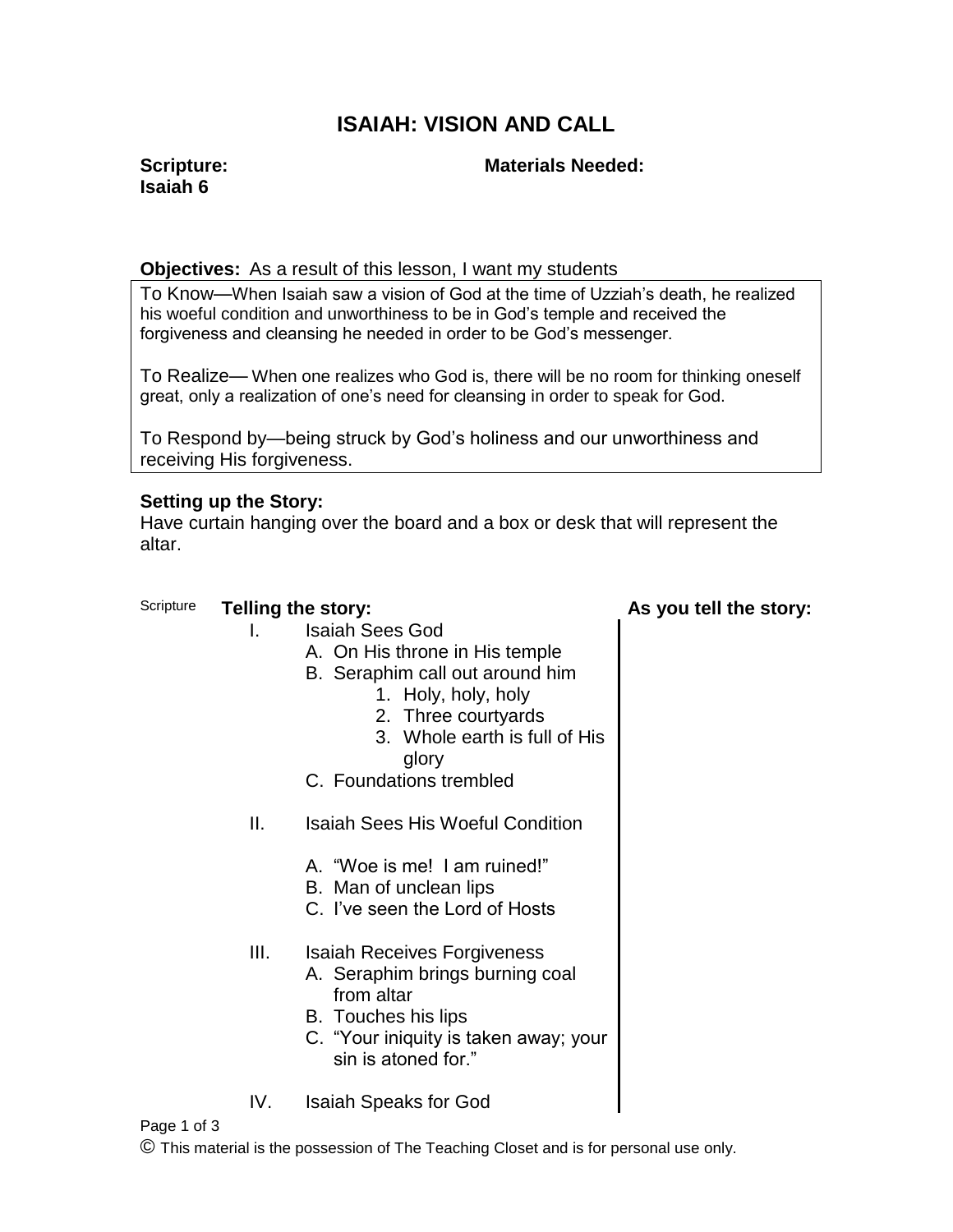- A. "Whom will I send? Who will go for us?
- B. "Here I am. Send me."
- C. They will keep on listening: not perceive
- D. They will keep on seeing; will not understand
- E. A stump (holy seed) will be left.